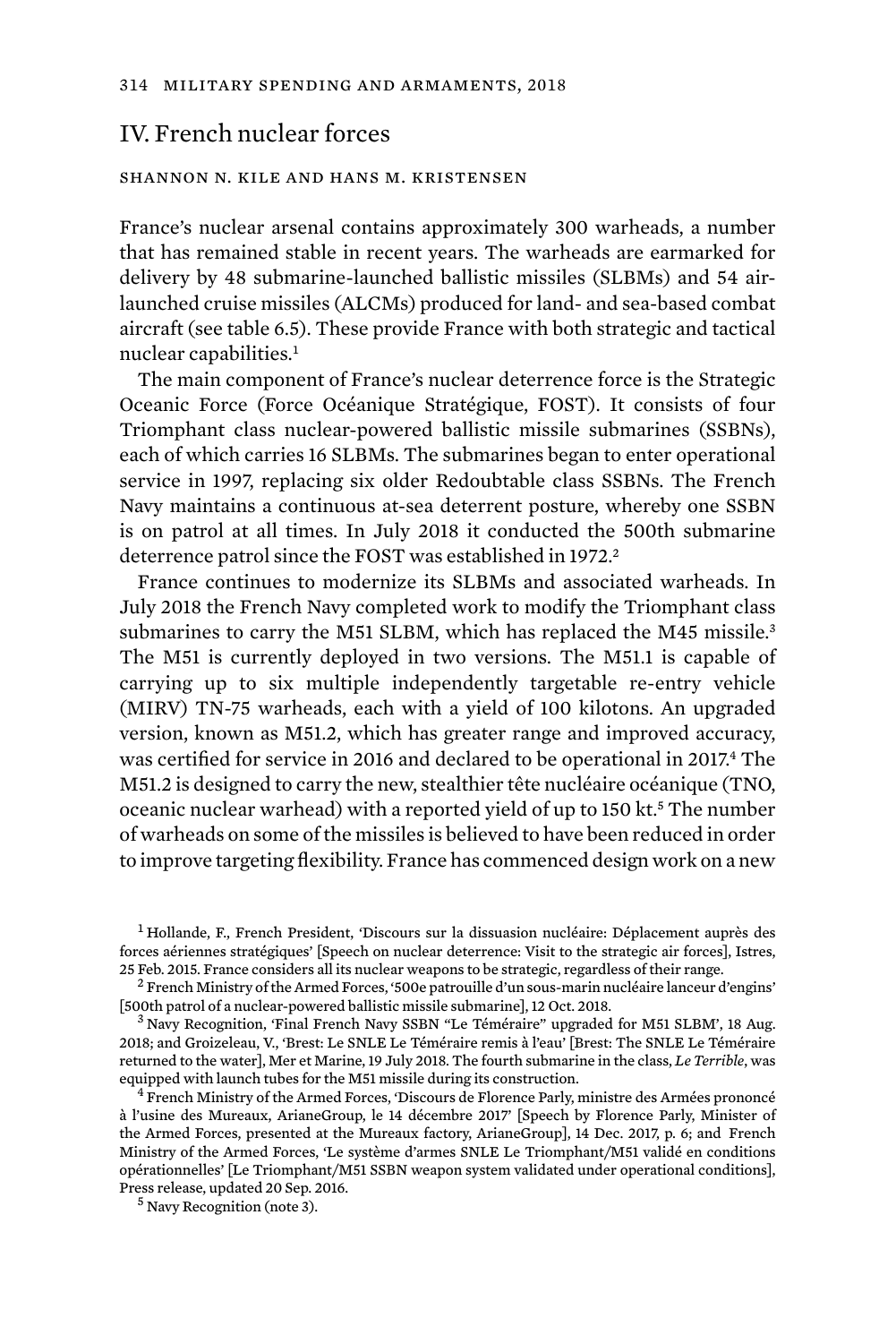M51.3 SLBM with improved accuracy. It is scheduled to become operational in 2025.<sup>6</sup>

France is also beginning preliminary design work on a third-generation SSBN, designated the SNLE 3G, which will be equipped with the M51.3 SLBM. The construction of the first of four submarines in the class is scheduled to begin in 2023.7 The goal is to have an operational successor to the Triomphant class submarine in service by 2035.<sup>8</sup>

The airborne component of the French nuclear forces is made up of land- and sea-based combat aircraft. The land-based squadrons currently consist solely of Rafale BF3 aircraft, after the remaining nuclear-capable Mirage 2000N aircraft were retired from service in August 2018.<sup>9</sup> All Rafale BF3 aircraft are normally based at Saint-Dizier Airbase. The French Navy also deploys a squadron of Rafale MF3 aircraft aboard its aircraft carrier the *Charles de Gaulle*.

The Rafale aircraft are equipped with the extended-range air-sol moyenne portée-améliorée (ASMP-A, improved medium-range air-to-surface) cruise missile, which entered service in 2009. France produced 54 ASMP-As, including test missiles.10 A midlife refurbishment programme for the ASMP-A is scheduled to begin in 2020.<sup>11</sup> The missiles are armed with the tête nucléaire aéroportée (TNA, airborne nuclear warhead), which has a reported yield of up to 300 kt. The French Ministry of the Armed Forces has initiated research on a successor missile, designated air-sol nucléaire (air-to-surface nuclear) fourth-generation (ASN-4G), with enhanced stealth and manoeuvrability to counter potential technological improvements in air defences.<sup>12</sup>

In 2018 the French President, Emmanuel Macron, reaffirmed the government's commitment to the long-term modernization of France's air- and seabased nuclear deterrent forces.<sup>13</sup> In July Macron signed the law on military planning for 2019–25 following its approval by the French parliament.<sup>14</sup>

deterrence goes to the Rafale], 5 Sep. 2018; and Huberdeau, E., 'L'Adieu au Mirage 2000N' [Farewell to

the Mirage 2000N], *Air & Cosmos*, 22 June 2018.<br><sup>10</sup> Hollande (note 1).<br><sup>11</sup> French Ministry of the Armed Forces, 'Projet de loi de programmation militaire, 2019–2025,<br>Dossier de presse' [Law on military planning, 2019–20

 $12$  French Ministry of the Armed Forces, 'La dissuasion nucléaire' [Nuclear deterrence], Actu Défense, 14 June 2018, p. 1; and Tran, P., 'France studies nuclear missile replacement', *Defense News*,

29 Nov. 2014.<br><sup>13</sup> Macron, E., French President, 'Déclaration sur les défis et priorités de la politique de défense'<br>[Speech on the challenges and priorities of defence policy], Toulon, 19 Jan. 2018.

<sup>14</sup> Agence France-Presse, 'Macron promulgue la loi de programmation militaire 2019-2025' [Macron signs the law on military programming 2019–2025], *Le Figaro*, 13 July 2018.

<sup>6</sup> French Ministry of the Armed Forces, Speech by Florence Parly (note 4).

 $^7$  Groizeleau, V., 'La construction du prochain SNLE français débutera en 2023' [The construction of the next French SNLE will begin in 2023]. Mer et Marine, 22 Oct. 2018.

 $8$  Hollande (note 1); and Le Drian, J. Y., French Minister of Defence, 'Discours de clôture du colloque pour les 50 ans de la dissuasion' [Conference closing speech on the 50th anniversary of deterrence], French Ministry of Defence, Paris, 20 Nov. 2014.<br><sup>9</sup> French Ministry of the Armed Forces, 'La dissuasion aéroportée passe au tout Rafale' [Airborne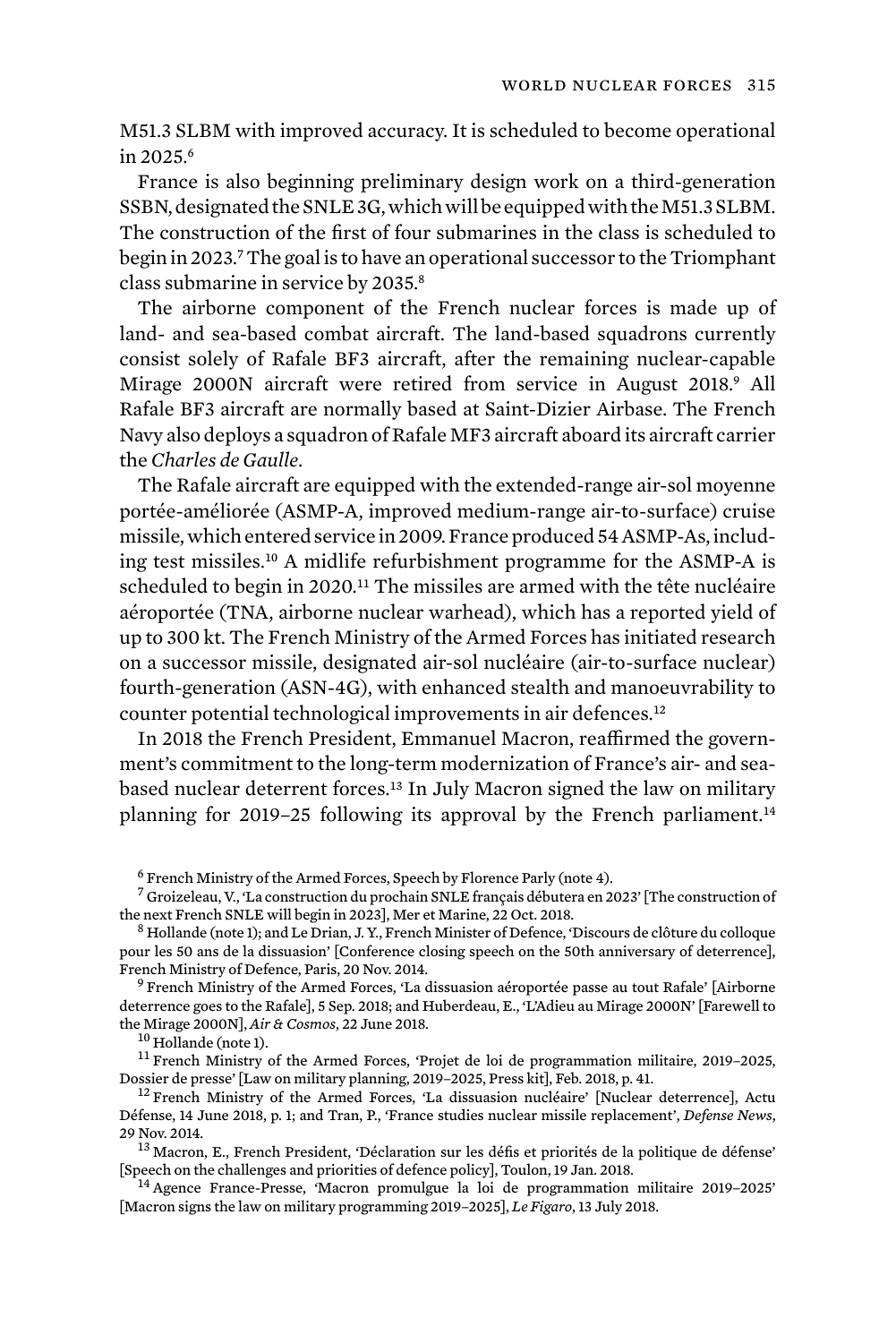| Type                                               | No.<br>deployed | Year first<br>deployed | Range<br>$(km)^d$ | Warheads<br>x yield       | No. of<br>warheads |
|----------------------------------------------------|-----------------|------------------------|-------------------|---------------------------|--------------------|
| Land-based aircraft                                |                 |                        |                   |                           |                    |
| Rafale BF3 $^b$                                    | 20              | 2010-11                | 2000              | $1x$ up to 300 kt TNA     | 40                 |
| Carrier-based aircraft                             |                 |                        |                   |                           |                    |
| Rafale MF3                                         | 10              | 2010-11                | 2000              | $1x$ up to 300 kt TNA     | 10                 |
| Submarine-launched ballistic missiles <sup>c</sup> |                 |                        |                   |                           |                    |
| M51.1                                              | 32              | 2010                   | >6000             | $4-6 \times 100$ kt TN-75 | 160 <sup>d</sup>   |
| M51.2                                              | 16 <sup>e</sup> | 2016                   | $>6000^t$         | $4-6 \times 150$ kt TNO   | 80                 |
| $M51.3^{8}$                                        | $\bf{0}$        | (2025)                 | >(6000)           | (up to 6 x 150 kt) TNO    | $\Omega$           |
| Reserves                                           |                 |                        |                   |                           | 10                 |
| Total                                              |                 |                        |                   |                           | 300 <sup>h</sup>   |
|                                                    |                 |                        |                   |                           |                    |

|  |  |  |  |  |  |  | Table 6.5. French nuclear forces, January 2019 |  |  |
|--|--|--|--|--|--|--|------------------------------------------------|--|--|
|--|--|--|--|--|--|--|------------------------------------------------|--|--|

( ) = uncertain figure; kt = kiloton; TNA = tête nucléaire aéroportée (airborne nuclear warhead); TNO = tête nucléaire océanique (oceanic nuclear warhead).

*<sup>a</sup>* Aircraft range is for illustrative purposes only; actual mission range will vary according to flight profile and weapon loading.

*<sup>b</sup>* The Rafale BF3 carries the ASMP-A air-launched cruise missile. The Mirage 2000N was officially retired in Aug. 2018. An ASMP-A midlife upgrade is scheduled for 2020.

*<sup>c</sup>* France has only produced enough submarine-launched ballistic missiles (SLBMs) to equip three operational nuclear-powered ballistic missile submarines (SSBNs); the fourth SSBN is out of service for overhaul and maintenance work at any given time. The M45 SLBM was retired in 2016.

*<sup>d</sup>* Although the M51 SLBM can carry up to 6 warheads, the number of warheads is believed to have been reduced on some of the missiles in order to improve targeting flexibility.

*<sup>e</sup>* The French Navy is transitioning from the M51.1 to the M51.2. The Minister of the Armed Forces, Florence Parly, stated in Dec. 2017 that the M51.2 was operational.

*<sup>f</sup>* The M51.2 has a 'much greater range' than the M51.1, according to the French Ministry of the Armed Forces.

*<sup>g</sup>* The M51.3 is under development and has not yet been deployed.

*<sup>h</sup>* President François Hollande confirmed a cap of 300 warheads in a speech in Feb. 2015.

*Sources*: French Ministry of the Armed Forces, 'Discours de Florence Parly, ministre des Armées prononcé à l'usine des Mureaux, ArianeGroup, le 14 décembre 2017' [Speech by Florence Parly, Minister of the Armed Forces, presented at the Mureaux factory, ArianeGroup], 14 Dec. 2017; Hollande, F., French President, 'Discours sur la dissuasion nucléaire: Déplacement auprès des forces aériennes stratégiques' [Speech on nuclear deterrence: visit to the strategic air forces], Istres, 25 Feb. 2015; Sarkozy, N., French President, Speech on defence and national security, Porte de Versailles, 17 June 2008; Sarkozy, N., French President, 'Presentation of SSBM "Le Terrible"', Speech, Cherbourg, 21 Mar. 2008; Chirac, J., French President, Speech during visit to the Strategic Forces, Landivisiau, L'Ile Longue, Brest, 19 Jan. 2006; French Ministry of Defence/ Ministry of the Armed Forces, various publications; French National Assembly, various defence bills; Air Actualités, various issues; *Aviation Week & Space Technology*, various issues; 'Nuclear notebook', *Bulletin of the Atomic Scientists*, various issues; and authors' estimates.